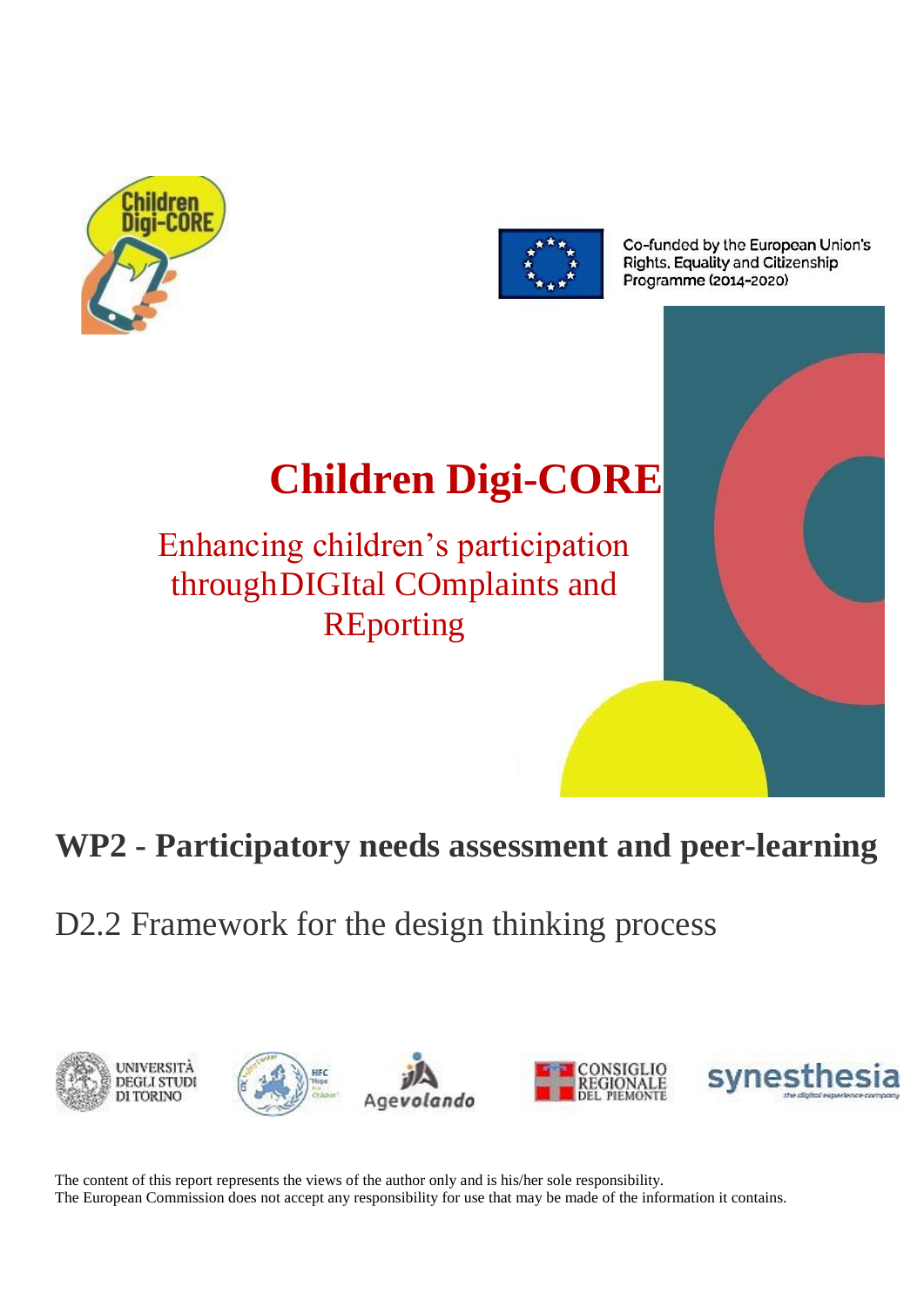



# **Enhancing children's participation through DIGItal COmplaints and REporting**

### **WP2 - Participatory needs assessment and peer-learning**

D2.2 Framework for the design thinking process

| <b>Document information</b>               |                              |  |
|-------------------------------------------|------------------------------|--|
| Due date of the deliverable               | M <sub>9</sub>               |  |
| Actual submission date (in the            | M <sup>9</sup>               |  |
| <b>Participant Portal and on Children</b> |                              |  |
| Digi-CORE website                         |                              |  |
| https://digicore-project.eu)              |                              |  |
| <b>Revision</b>                           | Version 1.1                  |  |
| <b>Author</b>                             | Andrea Basso - Synesthesia   |  |
| <b>Contributor</b>                        | Lara Marcellin - Synesthesia |  |

### **DELIVERABLE REVIEW HISTORY**

| <b>Version</b> | <b>Name/Partner</b> | <b>Status</b> | <b>Date</b> | <b>Summary</b> |
|----------------|---------------------|---------------|-------------|----------------|
|                |                     | 柴             |             | of changes     |
| 0.1            | Andrea Basso -SYN   |               | 20/12/2021  | First draft    |
| 0.2            | Lara Marcellin -    |               | 21/12/2021  | redefinition   |
|                | <b>SYN</b>          |               |             | of contents    |
| 1.1            | Andrea Basso - SYN  |               | 22/12/2021  | Final          |
|                |                     |               |             | version        |

#### **(\*) A=Author; C=Contributor; REV= reviewer; EXT = external reviewer**

The content of this document represents the views of the author only and is his/her sole responsibility. The European Commission does not accept any responsibility for use that may be made of the information it contains.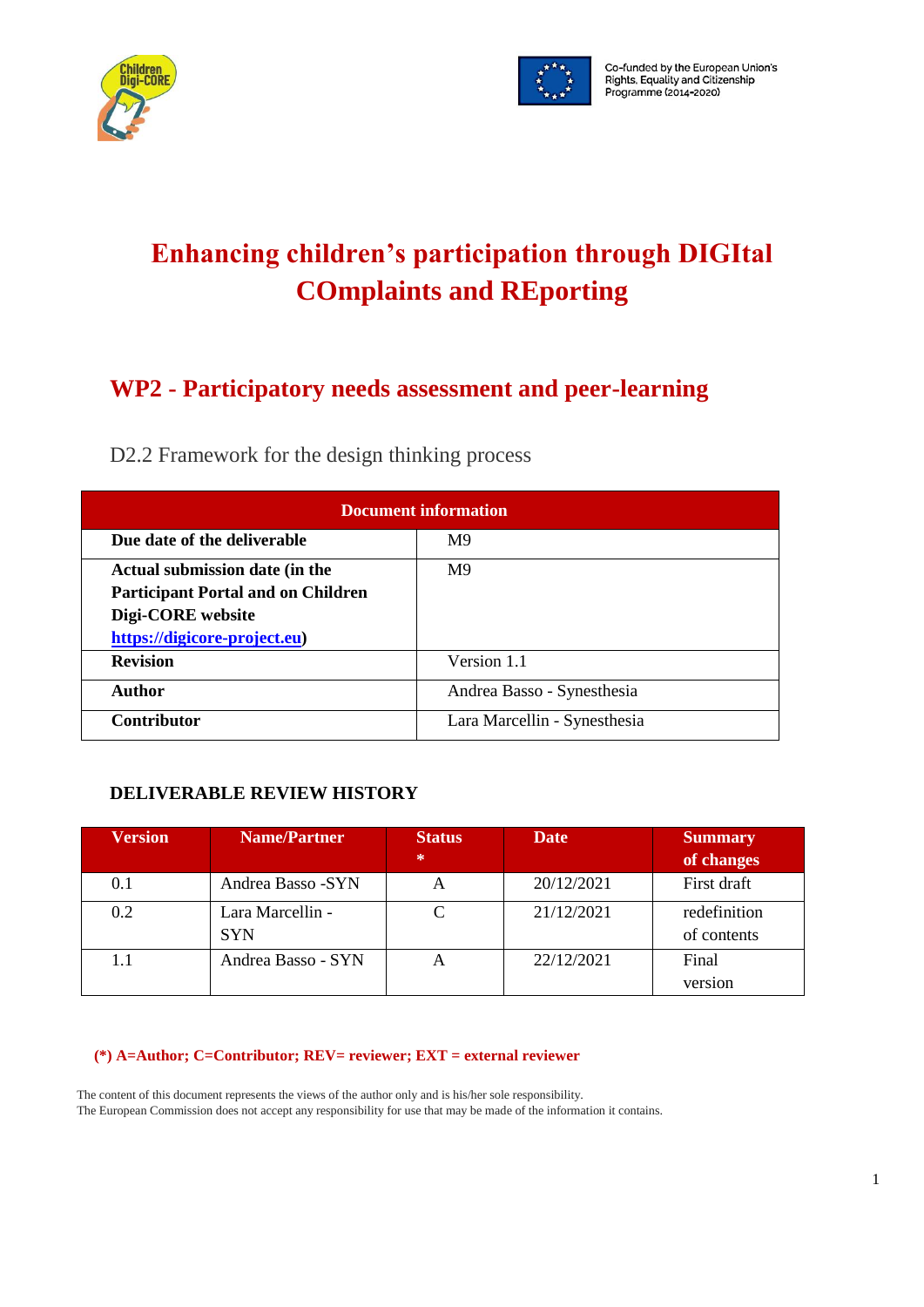



Co-funded by the European Union's<br>Rights, Equality and Citizenship<br>Programme (2014-2020)

## **Table of Contents**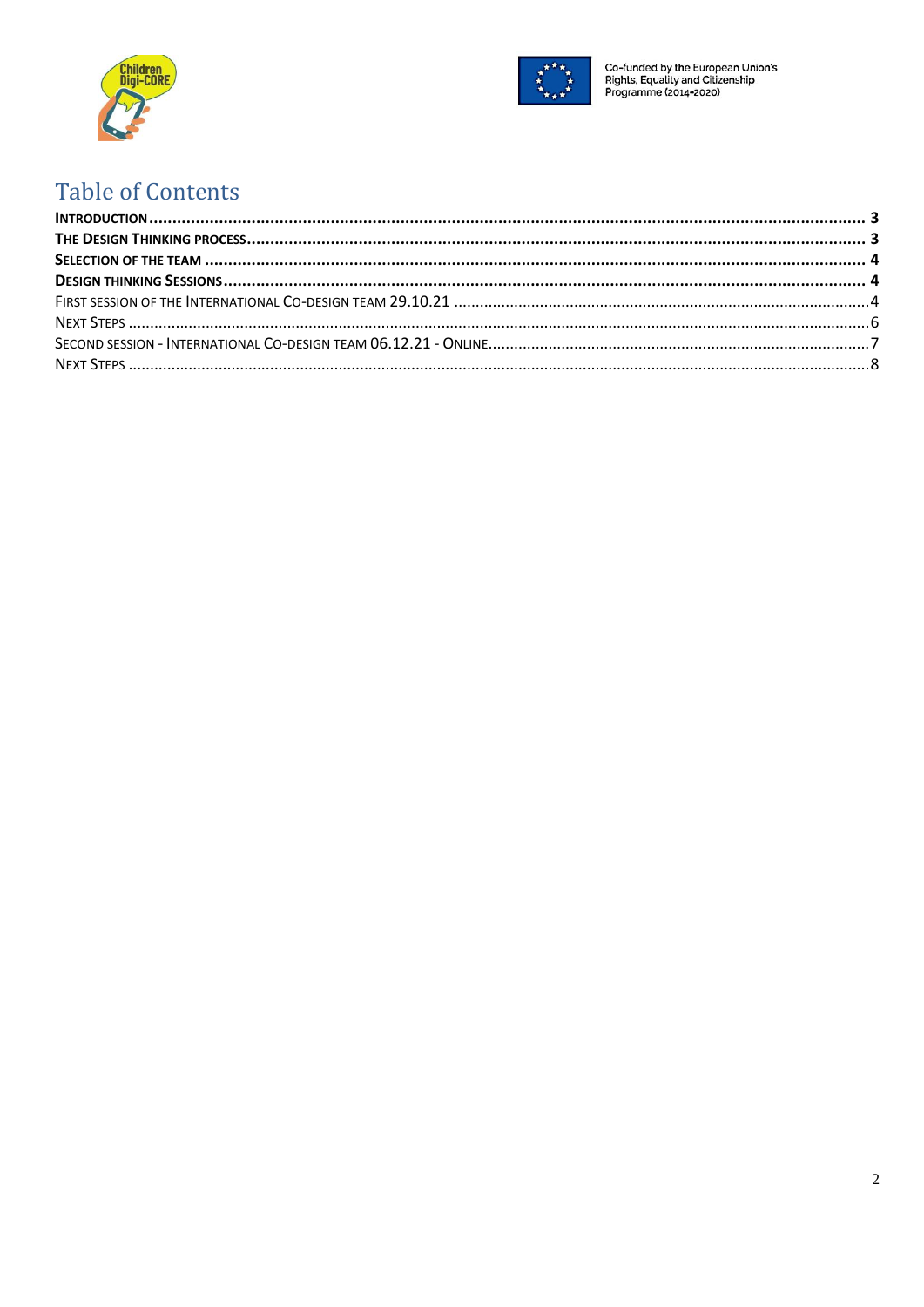



#### **Introduction**

<span id="page-3-0"></span>The Children Digi-CORE project includes, among its activities, the design and development of a mobile application to assist children who need to report violations of their rights. The process of creating and marketing a successful mobile product is complicated, with numerous factors influencing the final product. The most essential element that determines the success of mobile app development is its careful planning. It is very difficult, without a clear understanding of the aims, as well as the user needs and expectations and finally the app's value proposition to design and construct a usable app. Design thinking, a well-known and effective innovation process, allows to develop a solid understanding of the product's target user base, a clear product vision, user personas, as well as the technology solutions required to achieve them. The design thinking process was chosen to aid in the design and development of the Digi-CORE app.

#### **The Design Thinking process**

<span id="page-3-1"></span>Design thinking is a human-centered approach to innovation. It is based on understanding consumer demands, fast prototyping, and generation of new ideas. It allows to make design choices based on what customers truly desire, instead of relying solely on historical data or assumptions rather than facts. It combines what is desirable from a user standpoint (DESIRABILITY) with what is technologically achievable (FEASIBILITY) and what is economically viable (VIABILITY). The design thinking process is structured in 5 phases that are reported in Figure 1 and briefly presented afterwards.



Stage 1: Empathize—Research of Users' Needs

This first phase is focused in reaching an empathetic understanding of the problem. This is done through user involvement. Empathy with the final user is crucial it allows to set aside the product designer assumptions and perceptions about the world and gain real insight into users and their needs.

Stage 2: Define—State Your Users' Needs and Problems

This phase is focused on the analysis of the observations and considerations emerged in the Empathize phase and their synthesis. In this phase also often 'personas' are created, i.e., specific user profiles identified by their needs and pain points.

Stage 3: Ideate—Create Ideas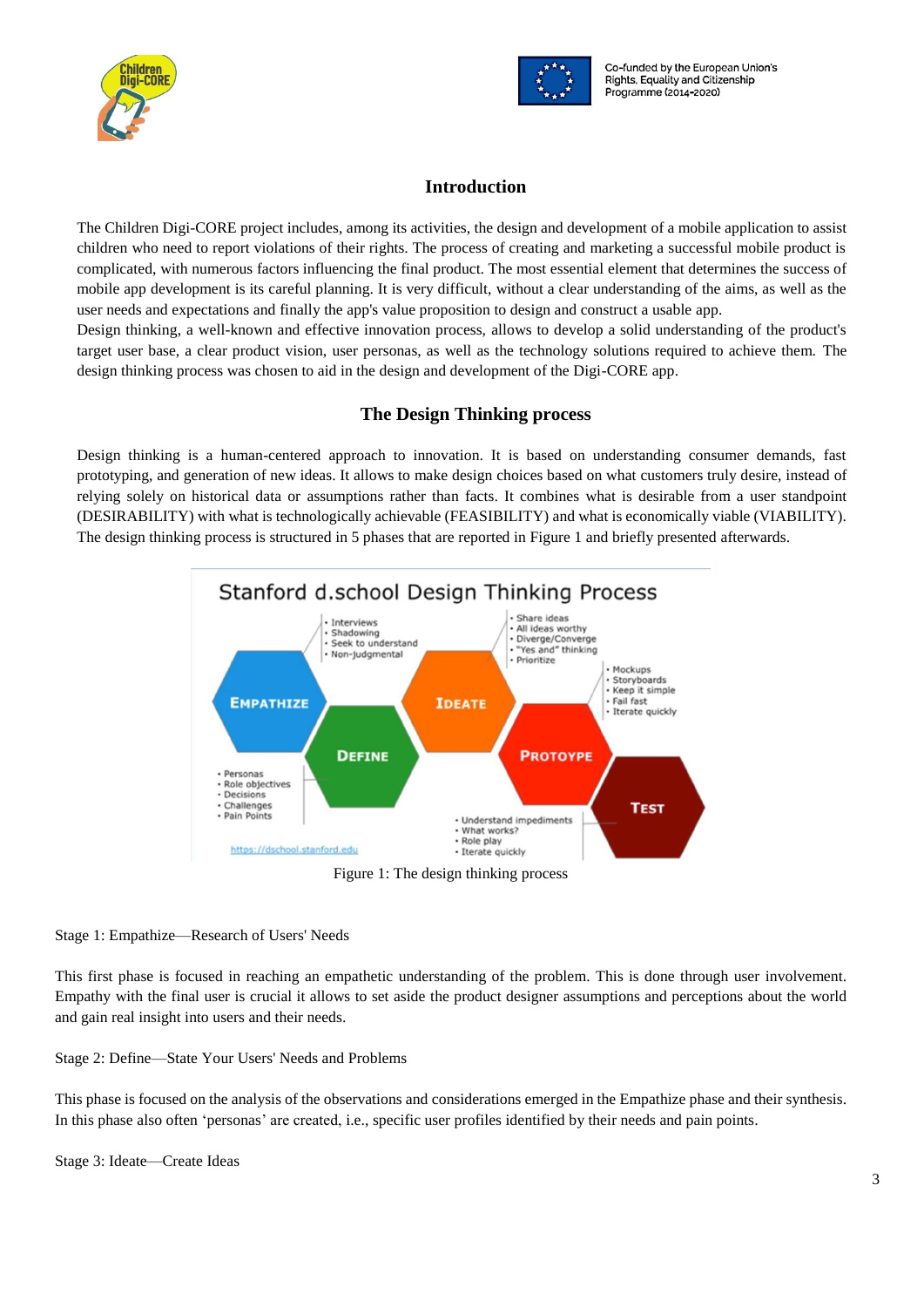



This is the phase in which new ideas and solution candidates are generated based on the background of knowledge from the first two phases.

#### Stage 4: Prototype—Start to Create Solutions

This is the experimental phase. The aim is to identify the best possible technical solution for each problem found. This phase includes often the development of simple prototypes (i.e. mockups)

Stage 5: Test—Try the solution

A set of identified evaluators test the prototypes. This is the final phase of the process. Design thinking is iterative in nature: Teams often use the results to refine the solutions and if needed return to previous stages to make further iterations and refinements

#### **Selection of the team**

<span id="page-4-0"></span>A key element of success of a design thinking process is the selection of the stakeholders involved. In the case of Digi-CORE the group of stakeholders (a.k.a *International Co-design team*) has been chosen on the basis of specific competence as follows:

- Four users (children/young adults): two from Torino and two from Cyprus. They bring competence of the DESIRABILITY
- Two representatives from Synesthesia to cover the FEASIBILITY and the VIABILITY side (business)
- One Legal Field Expert from university of Turin to cover the VIABILITY (legal side)
- One 1 children's welfare professional

As supporter, two childcare providers from Agevolando that bring expertise and contribute to the DESIRABILITY and enable to express at best the user needs coming from the young adults

#### **Design thinking Sessions**

<span id="page-4-1"></span>Two sessions have been organized in the month of October and December 2021. The first one took place in hybrid modality (in presence and online) at Synesthesia headquarters and the second one completely online.

#### <span id="page-4-2"></span>**First session of the International Co-design team 29.10.21**

The session lasted over 4h and has been structured as follows:

#### Preliminary warming up expercise

The first part of the session was focused on understanding the design thinking methodology through some exercises using design thinking process for the design of a wallet for the neighbour. The participants were organized in couples and the 5 phases of the process were explored together.

#### Clarifications

A discussion relative to the constraints that the app would have to satisfy were discussed. It was clarified that: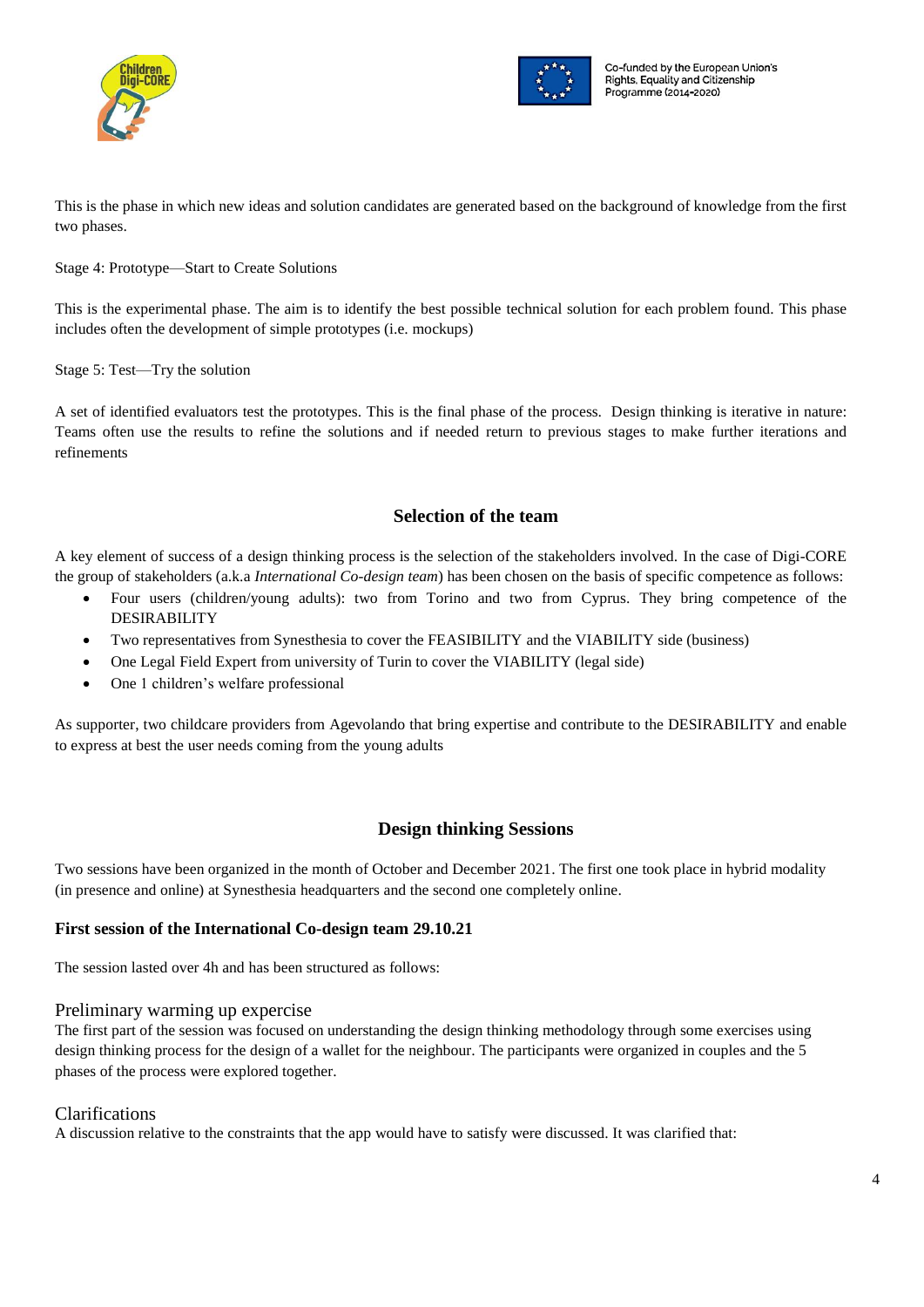



- The app cannot replace the support given by the police and law enforcement, all reports that require immediate and urgent actions must be made to the appropriate authorities.
- The reports sent through the app are managed by the Ombudsperson's office, which will handle them directly or forward the reports to the most suitable offices to manage the different types of reports.
- The interaction with the app must allow users to easily structure the report.
- Reports sent through the app will be handled as quickly as possible but there is no real-time response: the *ufficio del garante regionale per l'infanzia* that receives the reports carry out their work during office hours.
- The app will identify the severity level of the rights violation but without explicitly communicating it to the user. A severity level will be associated to each situation, but this information is transparent to the final user.
- The app will show an established set of situations related to rights violation, so that the user can identify the most significant one and proceed with the report through a guided path that also offers the possibility of adding a free text (non-mandatory field). Some examples of situations were made.
- The report can come from children in the family or children in the community.
- It will be feasible to send reports both to registered and unregistered users.
- The mobile app will contain a FAQ section where users will find all the information they need (i.e., telephone numbers, addresses)
- The mobile app will be a *decision support system*, thus providing all useful information with respect to different scenarios of rights violation: in this way users will find answers to their doubts while feeling supported in the reporting process.
- The app will be multilingual (Italian, English and French)

#### Design thinking session

Afterwards we moved to the first two phases of the design thinking session.

**Empathize:** In an initial phase of Empathize with the potential users of the app, where we tried to feel and act as the target users. The contribution of the children from both Turin and Cyprus has been of paramount importance to develop the adequate empathy with their needs and expectations from the app. Several scenarios were discussed and the different needs of reporting also indicated. It clearly emerged that the process of reporting is psychologically intense and difficult for the children and thus any help in the compilation of the report has been welcome to easy the task. Another issue that emerged regularly is the one related to trust and confidence in providing personal details and being sure that no retaliation would occur as side effect.

**Define** : we moved to the Define phase and identified the pain and the gain points and identified the 'personas'. The results are presented in figure 2.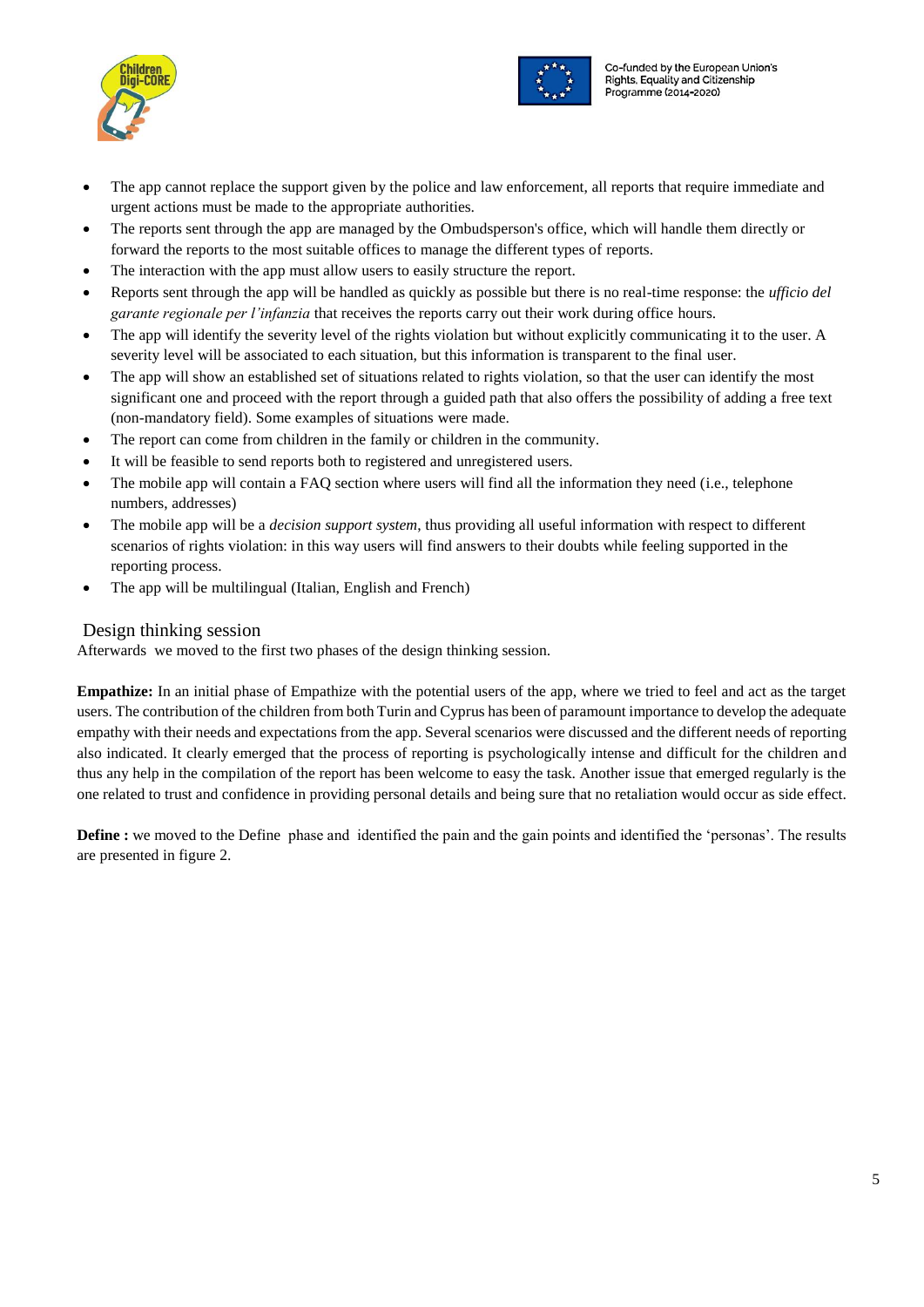



Co-funded by the European Union's Rights, Equality and Citizenship Programme (2014-2020)



Figure 2: notes from the session

Based on the discussion on the application characteristics, we excluded the 'personas' who need to utilize the app in mission-critical scenarios, i.e., situations that necessitate urgent engagement and action from a third party (as indicated in the left part of the image). We next concentrated on personas that do not require urgent assistance but can use the app to report a violation, obtain **useful** information about their rights via the app, assist the user in providing an **accurate** report of the circumstance, and **simplify** the report creation. Furthermore, **explanation** appeared to be a critical component in allowing the user to better understand the context and severity of the reported violation.

Another factor that appeared to be important was the **level of trust** that the user would develop in the application. The option of **registration** appeared to be relevant in this regard.

#### <span id="page-6-0"></span>**Following Steps**

- The team decided to further elaborate on other scenarios and in the following meeting complete the define phase.
- The rest of the following meeting would be dedicated to the IDEATE process in which we will take what has been developed in the previous phases (i.e., the WHAT) and creative ideas will be generated for app implementation (i.e., the HOW).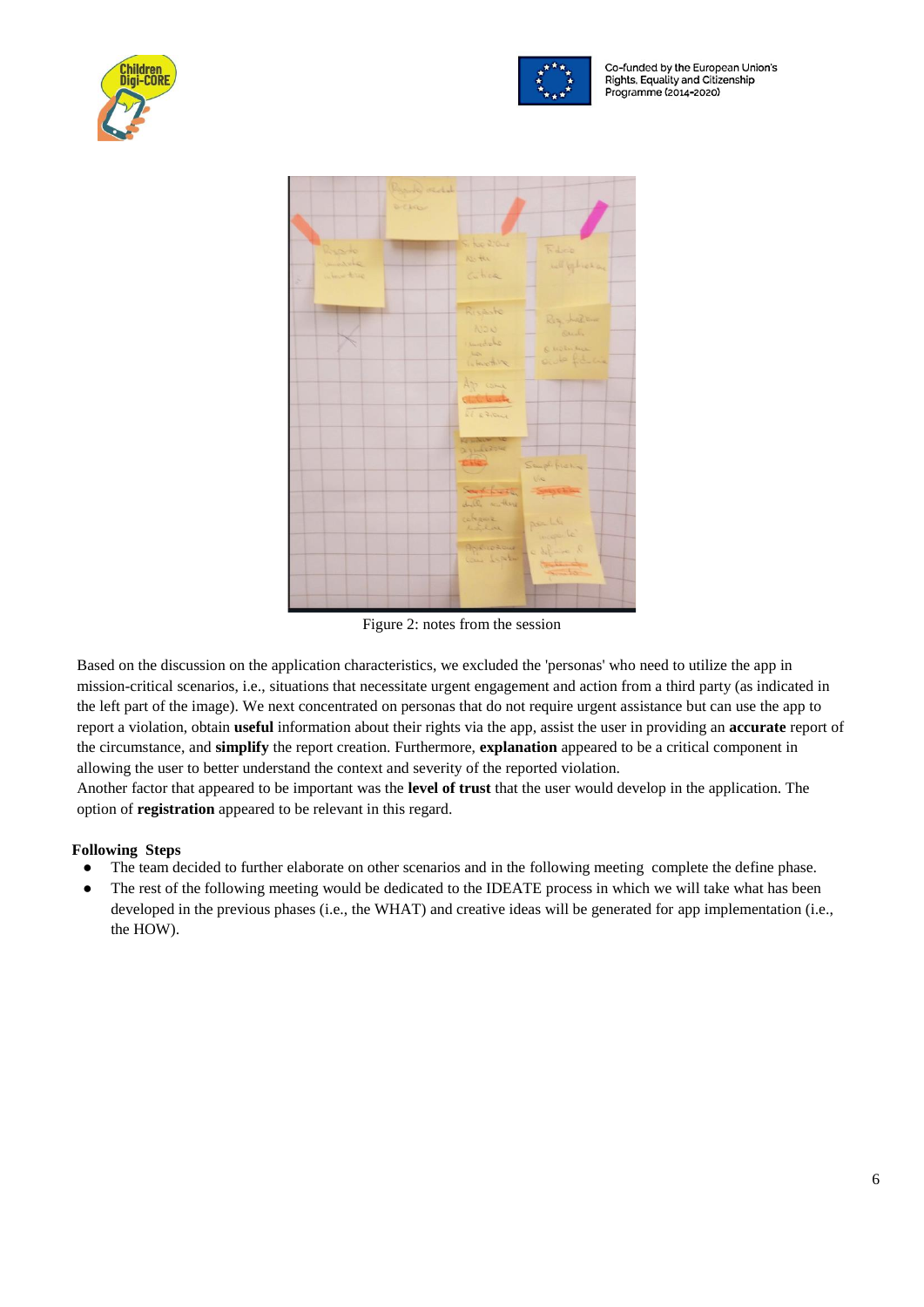



#### <span id="page-7-0"></span>**Second session - International Co-design team 06.12.21 - Online**

This second session (3h) has been mainly focused on the ideation of the app mobile, both for the creative and functional parts. The session began with a summary of the points and functionality discussed during the first meeting, to the completion of the define phase then focused on the structure of the app and in particular the structure of the report generated by means of the app should have. The sections of the app have been identified and are reported below:

#### **Onboarding**

Once installed, the app must explain what it is for, starting with a very clear explanation of what the app is made for. In particular, users must be informed that the app generates a report for the guarantor's office. At the end of the process of report creation an email will be sent: the app helps the user to write it effectively.

#### **The report and its structure**

Two cases have been identified. The first is a *general report* (just to address some general issue to the authorities) and the second a *specific report* addresses some specific case. If it is a general report, a free text field will be made available in which users will be able to describe the general issue. If instead users want to report some specific fact, the structure proposed is the following:

**1. When** - optional field with a calendar

#### **2. Where did it happen?**

- region
- province
- city --> optional field. Region and province will be mandatory.

#### **3. In which context?**

- domestic
- in community
- at school
- bullying
- ...

(the list will be improved by the project partner involved in the project)

#### **4. Who is involved?**

- me
- a family member
- a friend
- ...

#### **5. What happened?**

- $\bullet$  taxonomy list  $\rightarrow$  this list will be proposed by the project partner involved in the project)
- $+$  add more  $\rightarrow$  this function will allow user to enrich the taxonomy with specific issues

#### **6. Free field (optional)**

This field will allow user to add more information, including the possibility of adding video / audio / images.